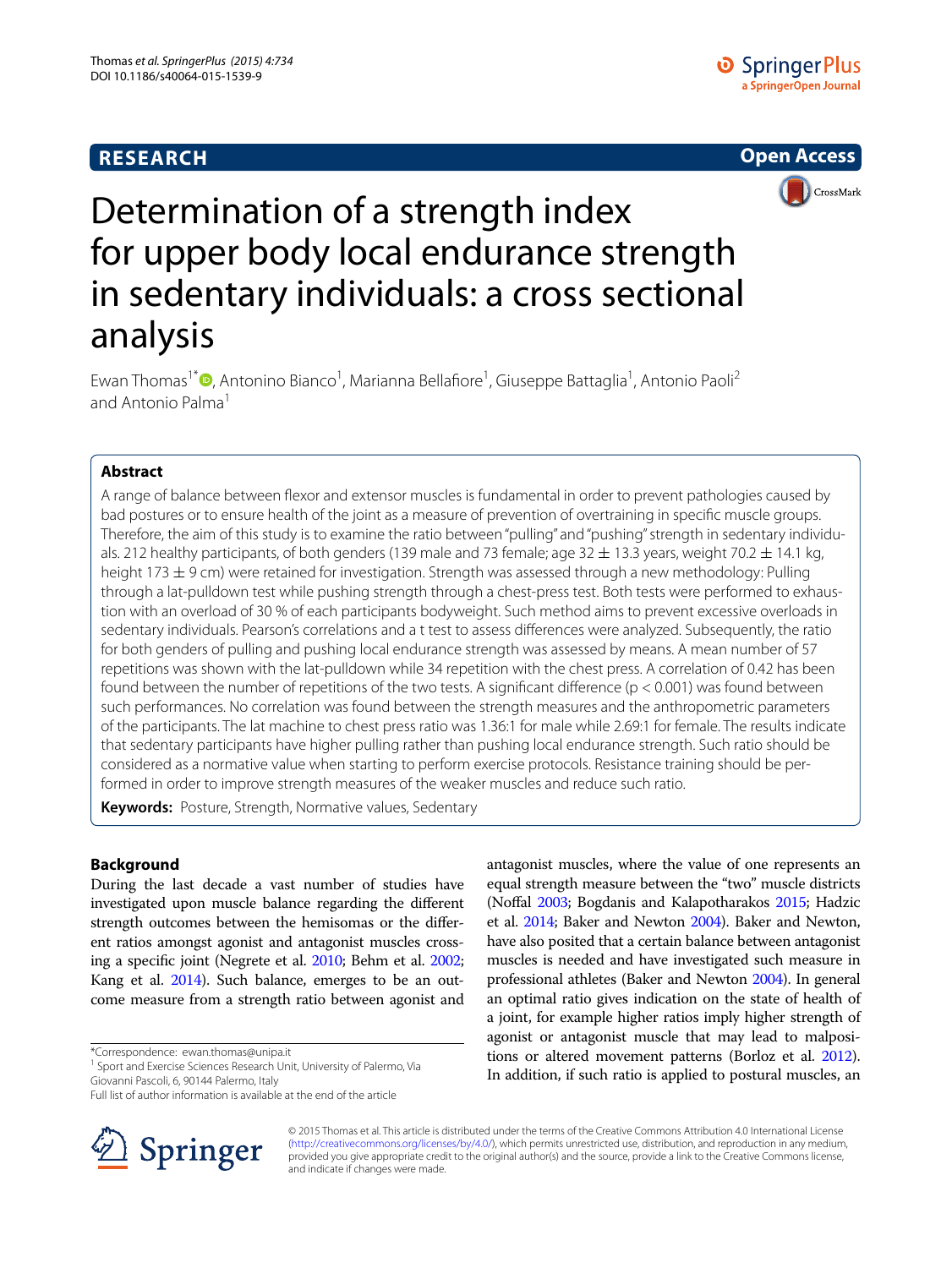imbalance can lead to gait disorders that inevitably reduce quality of life. Muscle imbalances have been defined as faulty relationships between the antagonist and the agonist muscles that will result with an effect upon the joint they cross (Sahrmann [2002\)](#page-4-8). It is known that an antagonist muscle acts as a joint stabilizer during movement or performance (Bogdanis and Kalapotharakos [2015\)](#page-4-4). An increased level of strength of a muscle compared to its antagonist, therefore, can lead to an increased movement speed or greater peak torque production towards one direction that over time could result in a strain of the weakest muscle (Barlow et al. [2002](#page-4-9); Jaric et al. [1995;](#page-4-10) Bogdanis and Kalapotharakos [2015](#page-4-4)). Several authors have also reported that overtraining of a specific muscle group, due to the kind of practiced sport or for aesthetic purposes, can lead to injuries or musculoskeletal pathologies (Kolber et al. [2009](#page-4-11); Murgia [2013](#page-4-12)). Overhead sports, for example, such as baseball, or volleyball and sports such as wrestling and gymnastics in which the athletes are pressing or pulling against an opponent or apparatus (Escamilla and Andrews [2009](#page-4-13)), may predispose athletes to an increased injury incidence of specific muscle groups due to muscle imbalances and overuse, or as posited by Nikolaidis P. a misbalance combined with sport specific training may lead to postural disorders (Nikolaidis [2010\)](#page-4-14). Wang and Cochrane at this purpose report that an imbalance in the strength of rotator muscles plays an important role in shoulder injuries in elite volleyball players (Wang and Cochrane [2001\)](#page-4-15).

Various authors, have theorized that an optimal ratio (defining optimal a value of 1) between the strength of antagonist muscles is a key factor for injury prevention and to elicit performance (Baker and Newton [2004](#page-4-6); Negrete et al. [2013\)](#page-4-16). Isokinetic testing has been used at this purpose to investigate muscle imbalances. Baker and Newton in 2004 have evaluated highly skilled athletes, assessing upper body maximal strength of both "pushing" and "pulling" strength through a 1RM bench press and 1RM pull up, respectively. Their outcomes revealed that in such population a ratio of approximately 97 % (bench/pull  $\times$  100) between the muscle groups was displayed with a high correlation between tests ( $r = 0.81$ ). These data indicate that physical activity to an extreme, in this case professional rugby, reduces the ratio between the muscle groups.

Another author (Negrete et al. [2013](#page-4-16)) has also investigated the existing ratio between pulling and pushing strength. The cohort taken in consideration comprised healthy recreational active individuals. Such sample compared to the Baker and Newton's one, had a general lower level of physical conditioning. Two separate tests were used (a timed push up test and a modified pull up test performed to exhaustion) and the ratio between pulling and pushing strength was ranging between 1.5 and 2.7, according to gender. Such ratio highlights that active individuals have in general stronger muscles involved in pushing rather than pulling.

It is still unclear which are the key components of these strength variations, if the different assessment methodologies or the different populations, and little is also known about the strength relation of sedentary individuals regarding agonist and antagonist muscles of the upper body.

Therefore, the aim of this study is to understand the strength of "pulling" and "pushing" muscle groups of the upper body in sedentary individuals and to create a ratio that could be used as a normative value for similar cohorts. The use of a new, easy methodology using two different field based fitness tests will be administered.

## **Methods**

### **Participants**

Two-hundred and twelve healthy sedentary participants (age 32.5  $\pm$  13.3 years, weight 70.3  $\pm$  14.1 kg, height  $172.7 \pm 8.6$  cm) were enrolled for investigation, these were 139 male and 73 female (Table [1\)](#page-1-0). The participants were enrolled in a commercial gym and were tested within the first week after subscription. The exclusion criteria were: (1) pathologies or any physical injury; (2) regular consumption of medications (regular was defined as at least once a week); (3) resistance trained or endurance trained participants with more than two consecutive weeks of conditioning.

The principles of the Italian data protection act (196/2003) were observed. All participants were instructed about procedures, risks and benefits of the study. Informed consent was also provided and all procedures were approved by the ethics committee of the University of Palermo (Sport and Exercise Science Research Unit). The study was performed in compliance with the Helsinki declaration.

Anthropometric measures were assessed in order to apply individualized protocols. Body weight was assessed to the nearest 100g using a scale (SECA 709, Hamburg, Germany) and height to the nearest mm using a wall-stadiometer (SECA 220, Hamburg, Germany).

#### **Testing procedures**

Each subject had to perform two endurance strength tests: The lat-pulldown (LPD) test and the chest-press

<span id="page-1-0"></span>**Table 1 Anthropometric characteristics of participants**

|             | Male (139)    | Female (73)     |
|-------------|---------------|-----------------|
| Age         | $31.9 + 13.9$ | $33.6 \pm 11.8$ |
| Height (cm) | $176.8 + 6.7$ | $165.0 \pm 5.8$ |
| Weight (kg) | $76.7 + 12.6$ | $58.1 + 6.9$    |

The values are expressed as means  $\pm$  SD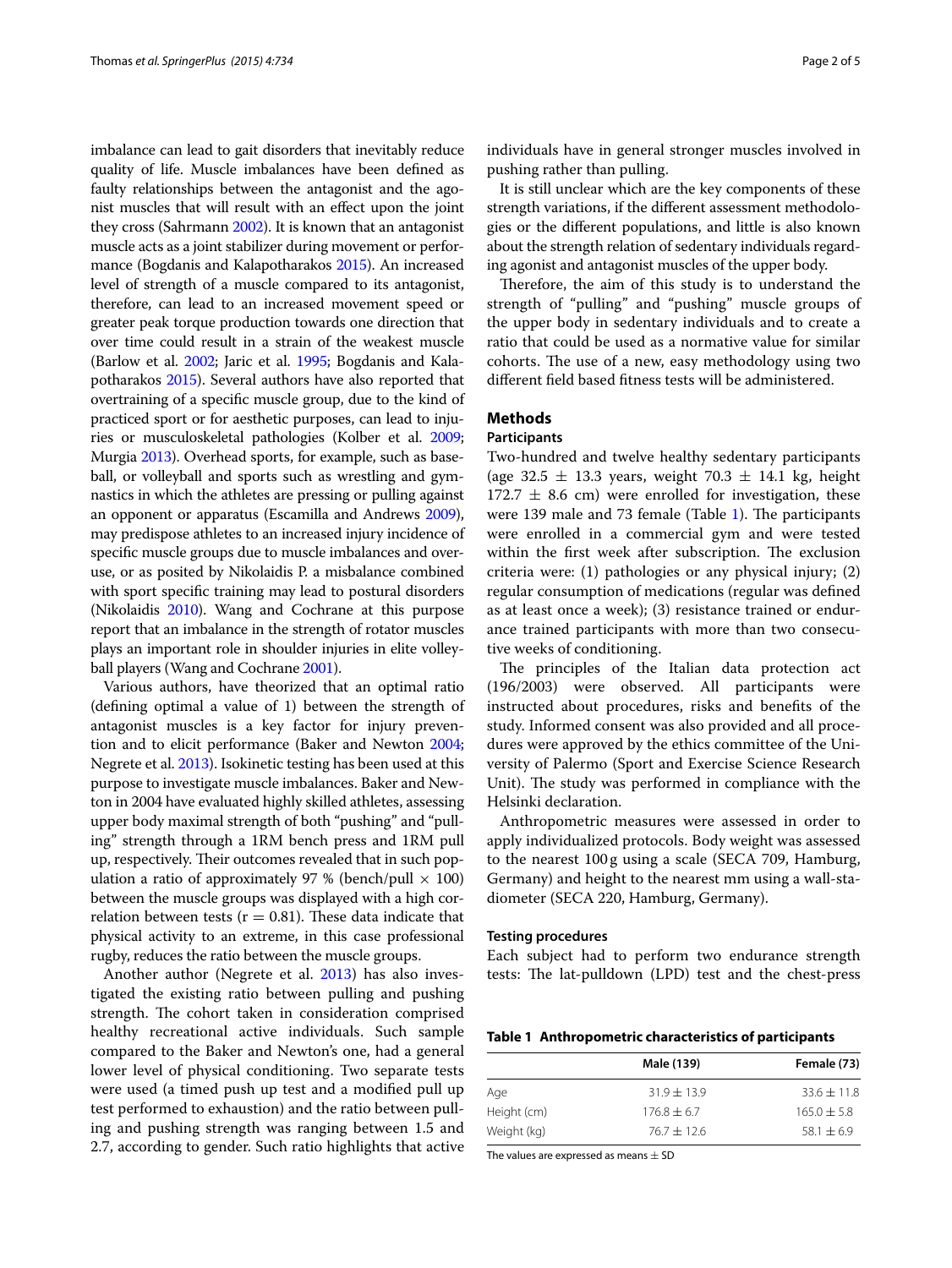(CP) test. The first for pulling local endurance strength and the latter for pushing local endurance strength. Each test was performed to exhaustion using a work load of 30 % of the body weight of each participant (such weight was used in order to avoid injuries with higher workloads). The sensitivity of the workload was  $\pm 1$  kg. As seen by several authors (Sentija et al. [2009](#page-4-17); Zoeller et al. [2005](#page-4-18); Flouris et al. [2006;](#page-4-19) Mayhew et al. [1995](#page-4-20); Aguiar et al. [2015](#page-3-0)) there is a relationship between anaerobic performance or strength and muscular endurance, for such reason the strength assessment was carried out through two muscular endurance tests, where the use of maximal tests could be dangerous in this cohort.

Each participant had to perform a general warm-up, that consisted of 5 min on a treadmill at a preferred walking speed. The participants weren't allowed to run, to avoid fatigue prior the testing.

The protocol of the LPD test consisted for each participant in sitting on a lat pull down machine with the knees at 90° compared to the thighs and the body perpendicular to the floor. From this starting position the participant was instructed to grab the pull-bar positioned above the head, raise the arms, having these completely extended and to position them just shoulder width apart on the bar. When the participant was ready, the investigator instructed the participant to pull the bar towards the chest without any involvement of the trunk flexors nor extensor muscles (the repetitions ware performed using only the movement of the arms). The test ended when the participant wasn't able to perform any more repetitions (to exhaustion) as described in the protocol or when the form became incorrect.

The protocol of the CP consisted in seating the participant in the chest press machine in a comfortable position, with the back fully compliant to the machine and grabbing the handles of the CP from the seated position, having both elbows flexed at 90°. From this position each participant was instructed to push the handles till the arms ware completely extended. This movement had to be performed without any involvement of the trunk flexors nor extensor muscles. The test finished when the participants were not able to perform any more repetitions (to exhaustion) as described by the above protocol or when the form became incorrect.

The protocols were shown by the investigator to each participant just after the verbal instructions as above described.

The tests were randomized with a rest of 10 min between each other and were supervised and administered by the same investigator.

#### **Statistical analysis**

All values were expressed as means  $\pm$  standard deviations and statistical significance was accepted at  $p < 0.05$ 

using a two tailed, unpaired, t-test for independent samples. Correlations were assessed through the Pearson's coefficient. Subsequently, a pull–push ratio was calculated dividing the number or repetitions of the LPD test with the number of repetitions of the CP test (LPD/CP). Statistical analyses were performed through "Statistica 10.0 for Windows (Statsoft Inc., Tulsa, OK, USA)".

#### **Results**

A mean number of  $57 \pm 27$  repetitions was shown for the LPD test while a mean number of  $34 \pm 18$  repetitions was shown for the CP test (Table [2](#page-2-0)). When stratified by gender a mean number of  $56 \pm 26$  reps for men and  $58 \pm 28$  for women were shown in the LPD test; whereas a mean number of 41  $\pm$  17 reps for men and 22  $\pm$  10 for women were shown in the CP test. Notwithstanding the differences between the overloads used between male and female ( $p < 0.001$ ), for both LPD and CP test, no significant differences were observed when comparing the number of repetitions between genders for the LPD test ( $p=0.67$ ) whereas the means for the CP tests differed significantly ( $p < 0.001$ ). These results didn't show correlations with the anthropometric parameters (age vs. LPD-reps  $r = 0.02$ ; age vs. CP  $r = 0.08$ ; weight vs. LPD  $r = -0.16$ ; weight vs. CP  $r = 0.39$ ) and a low correlation was also shown between the repetitions of the two tests  $(r = 0.42)$ . The results indicate that sedentary participants have higher pulling rather than pushing strength and lack of symmetry between antagonist muscles (Table [2](#page-2-0)). The LPD test to CP test ratio was 1.36 for male while 2.69 for female, indicating a relatively higher muscle strength balance for sedentary men compared to women.

#### **Discussion**

The aim of the study was to examine the strength ratio between antagonist muscles in sedentary individuals in the upper body and provide normative values for such population. The main results seem to suggest that in sedentary individuals a higher strength is present in the pulling musculature rather than the pushing one [The main muscles involved in the chest press exercise are the pectoralis major, the anterior deltoid, the triceps brachii and the rectus abdominis whereas the main muscles involved in the LPD exercise are the latissimus dorsi, the trapezius, the biceps

<span id="page-2-0"></span>**Table 2 Number of repetitions and ratio of participants**

|                           | Male (139) | Female (73) |
|---------------------------|------------|-------------|
| Lat pull-down test (reps) | $56 + 26$  | $58 + 28$   |
| Chest-test (reps)         | $41 + 17$  | $22 + 10$   |
| Ratio lat:chest           | 136        | 2.69        |

The values are expressed as means  $\pm$  SD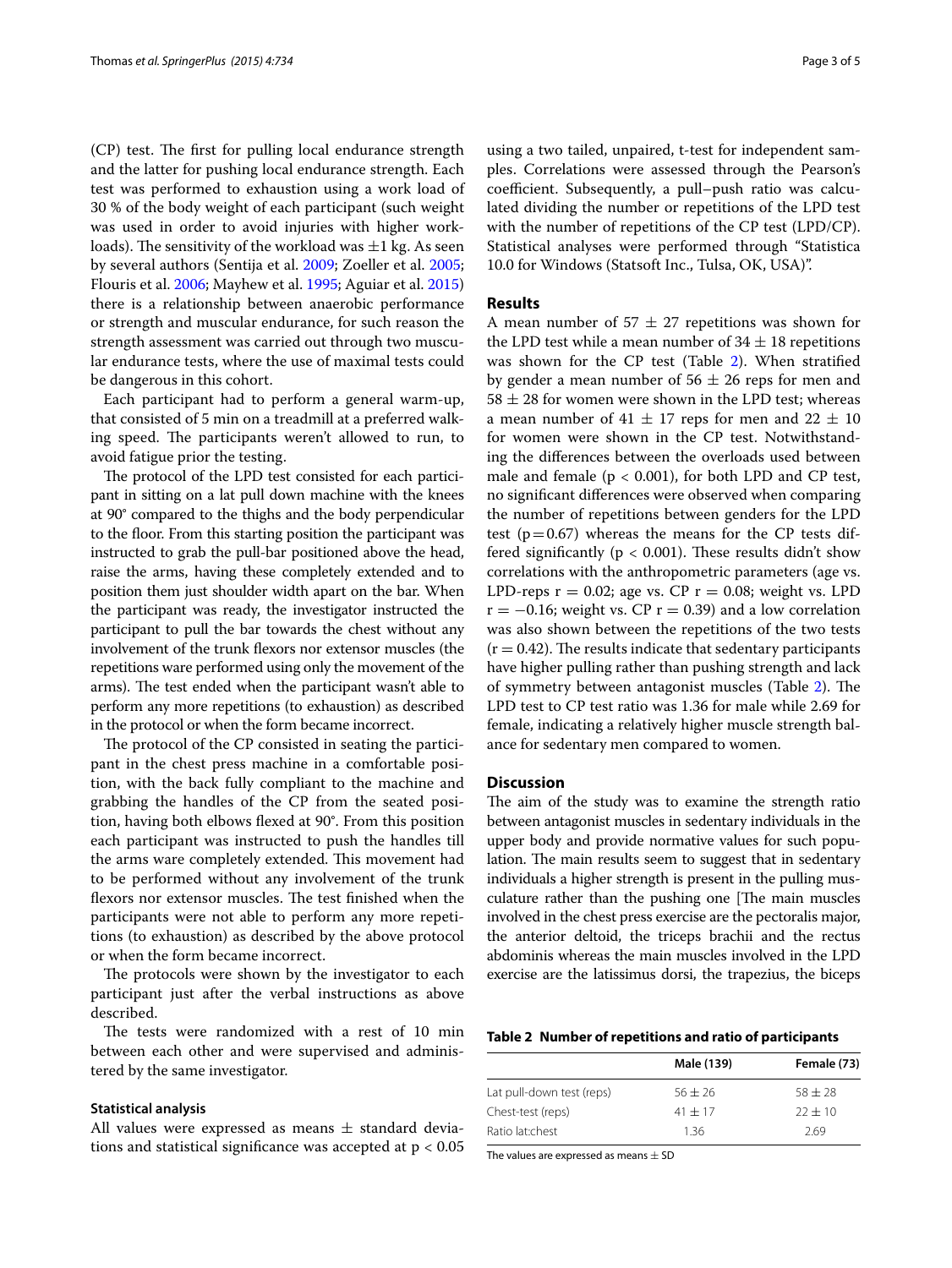brachii, the posterior deltoid and the rectus abdominis (Uribe et al. [2010](#page-4-21); Campbell et al. [2013;](#page-4-22) Sperandei et al. [2009;](#page-4-23) Doma et al. [2013](#page-4-24))]. As an outcome of the strength measures the ratio is higher in women. Interestingly, the results here provided seem to have an opposite trend to those found in active individuals (Negrete et al. [2013\)](#page-4-16) and those provided in 2004 with highly skilled athletes (Baker and Newton [2004](#page-4-6)). There seems to be a relation between the level of practiced resistance exercise and the calculated ratio. However, a comparison is difficult to assess due to the different methodological approaches used in the studies. Negrete et al. uses a standard and modified push up test and a modified pull up test (both having the body on a horizontal plane), Baker and Newton use the 1RM bench press test and the pull up test (the first having the body on a horizontal plane and the latter on a vertical plane); while the tests administered in our study were the CP test and LPD test (The first assessed on a transversal plane and the latter on a vertical plane). Notwithstanding the different planes of assessment, all the pushing and pulling tests, assess strength in the same muscle groups, respectively [the bench press and the push ups have as main target the Pectoralis major, the anterior deltoid and the triceps brachii (Lauver et al. [2015;](#page-4-25) Calatayud et al. [2014](#page-4-26)); the pull ups have as main target the latissimus dorsi, and the biceps brachii (Youdas et al. [2010](#page-4-27))] and are somehow similar. Other consideration that may be taken into account could be the overall different muscle abilities assessed from the different tests. For example the 1RM bench press assesses maximal upper body pushing strength while the push-ups and the CP test assess maximal local endurance upper body strength. The 1RM bench press is the gold standard for upper body strength evaluation (Delextrat and Cohen [2008;](#page-4-28) Headley et al. [2011;](#page-4-29) Mayhew et al. [2002\)](#page-4-30) and is widely considered as the most accurate amongst the upper body evaluation tests; the modified push up test adopted by Negrete et al. had been previously tested for reliability by the same authors (Negrete et al. [2010\)](#page-4-0) and it has also been shown to be an effective method to measure upper body strength. Interestingly the outcomes that we provide are not related neither to age or weight (even though the main innovation of our methodology was the normalization set upon the weight of each participant), indicating that the adopted tests are providing reliable results based on the pulling or pushing strength and not influenced by the anthropometric parameters of the participants. If the anthropometric parameters of each participant doesn't influence the results, and the workload is based upon each one's weight, and the LPD and CP tests have as main target the same muscle groups seen with the other tests, the differences in the ratios could be explained by the different grade of strength conditioning of each sample, underlining that higher grades of conditioning lead to a ratio closer to 1.

An important consideration, has to be taken into account when generalizing amongst strength conditioning. As found by Baker and Newton, in elite sports, ratios of approximately 1 can be found in those who exercise both pulling and pushing movements at the same grade (gymnastics, weight-lifting, combat sports, ext.), while sports like rowing, swimming or kayaking will be more likely to express higher pulling ratios while sports like boxing or tennis higher pushing ratios (Baker and Newton [2004\)](#page-4-6). In our untrained sample the strength is mainly determined by the activities of daily living, hence a large heterogeneity was expected. Notwithstanding our expectations a consistent outcome for the pulling measures was shown across genders. While a significant difference was shown for the pushing measures between the two groups. A rational amongst the large standard deviation of the pushing measures still needs to be understood making this large deviation the main limit of our study. Such large deviation  $(\pm 18$  repetitions) may also explain why the two tests don't show correlation. Our ratio is not as selective as that provided for elithe athletes and may be used for comparisons in other untrained populations or similar categories.

## **Conclusion**

Strength measures in sedentary individuals show a high heterogeneity, thus a normative value could give the means for comparisons. Resistance training in pulling and pushing musculature would lead to reduce the ratio and theoretically balance the strength outcomes. Progressed injuries or traumas must be considered before the administration of the tests in order to avoid biased results.

#### **Authors' contributions**

ET, AB, MB, GB, APao and APal have equally contributed to the study. All authors read and approved the final manuscript.

#### **Author details**

<sup>1</sup> Sport and Exercise Sciences Research Unit, University of Palermo, Via Giovanni Pascoli, 6, 90144 Palermo, Italy. <sup>2</sup> Department of Biomedical Science, University of Padova, Via Manzolo 3, 35131 Padua, Italy.

#### **Acknowledgements**

We are grateful to MSc student, Giusy Vicari for the support during data collection.

#### **Competing interests**

The authors declare that they have no competing interests.

## Received: 30 September 2015 Accepted: 13 November 2015 Published online: 25 November 2015

#### **References**

<span id="page-3-0"></span>Aguiar AF, Buzzachera CF, Pereira RM, Sanches VC, Januario RB, da Silva RA, Rabelo LM, de Oliveira Gil AW (2015) A single set of exhaustive exercise before resistance training improves muscular performance